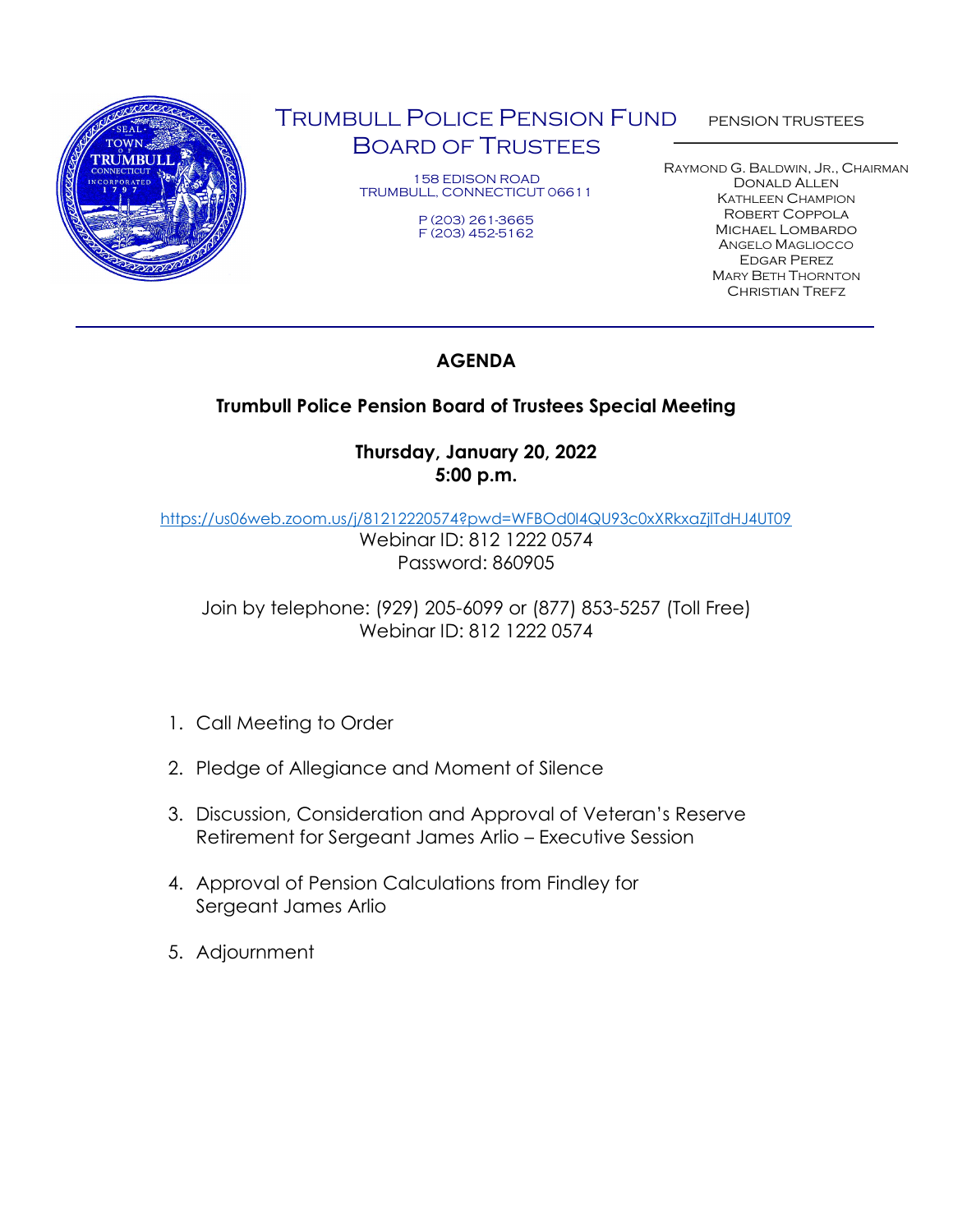



J. Bradford Fisher, FSA, EA, FCA, MAAA 615.665.5316 Brad.Fisher@findley.com

December 22, 2021

Ms. Vivian Munoz Executive Assistant to Chief of Police Trumbull Police Department 158 Edison Road Trumbull, CT06611

#### Town of Trumbull Police Retirement Plan - Benefit Calculation for Sergeant James Arlio

We have calculated the Veteran Reserve Retirement benefit (for job related disability) payable to Sergeant James Arlio under the Agreement between the Town of Trumbull and the employees of the Trumbull Police Department represented by Local 1745, Council #15, AFSCME, AFL-CIO. The calculations have been based on the information provided in your email dated December 15, 2021, contribution data received from Hooker & Holcombe, and data from our records.

Sergeant James Arlio's monthly benefit is \$7,575.23 payable beginning January 1, 2022. In the event of Sergeant Arlio's death, one half of his monthly benefit will continue to his surviving spouse (if any) until her death or remarriage.

Sergeant Arlio's benefit for December 2021 (his month of retirement) is \$1,710.49. This amount represents the portion of his benefit payable for the period from December 25, 2021 through December 31, 2021.

The attached worksheet contains details of the calculation. Please verify the data, salary, and contribution information used in the calculation, and do not hesitate to call if you have any questions.

Sincerely,

Bredford Fisher F.S.a.

J. Bradford Fisher, FSA, EA, MAAA Consulting Actuary